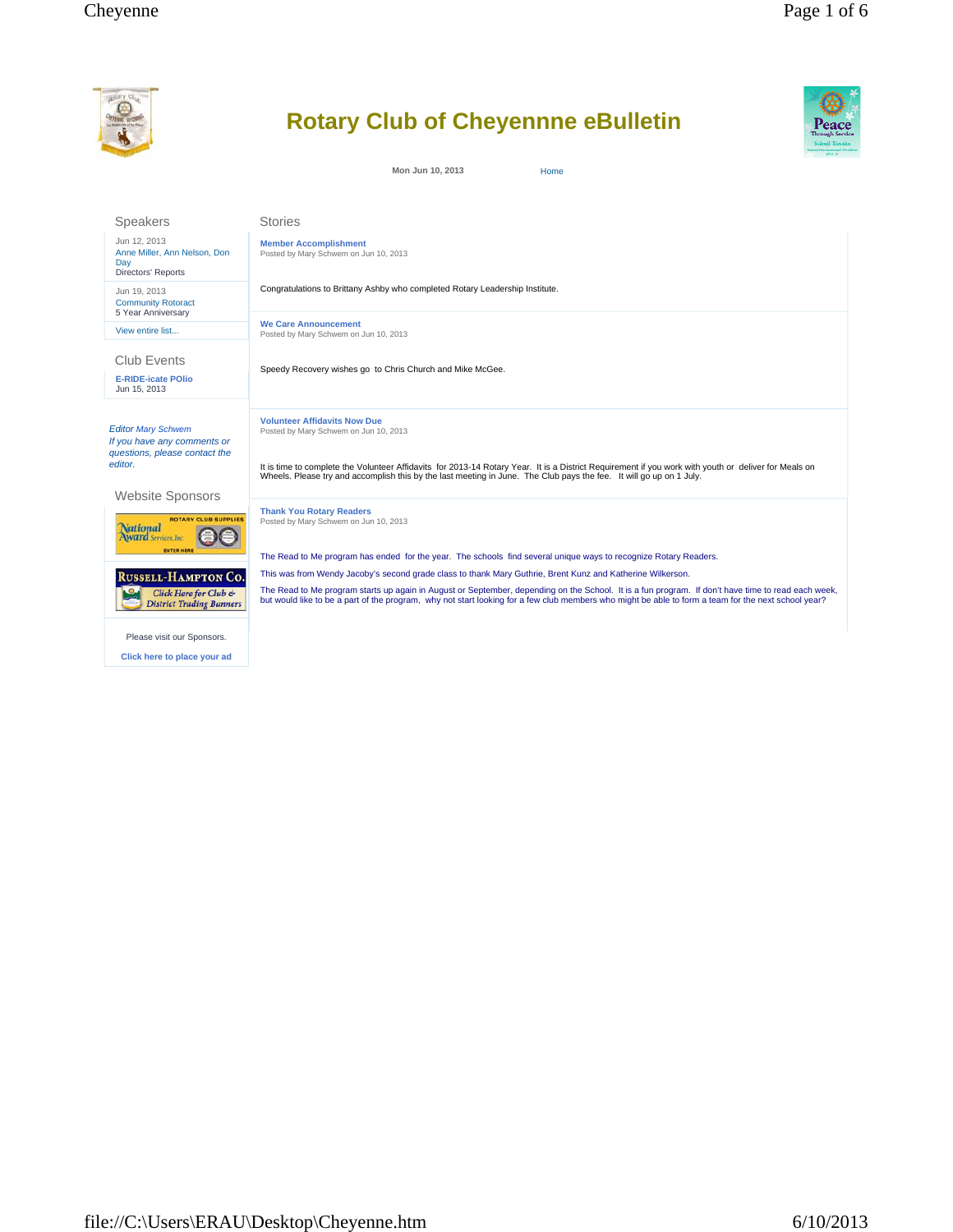

## **2013 Four-Way Test Essay - Miranda Oliverius** Posted by Eric M. Todd on Jun 05, 2013

 The Four-Way Test asks whether what you say or do is the truth, fair, building goodwill and better friendships and whether it will be beneficial. These four ethical traits are really important to the cultivation of successful, well reputed people and organizations. One leadership position I have had<br>the opportunity to fulfill was being a section leader in band. Ban band would make me grow as a musician, and as a person. A year and a half later, when I had the opportunity to try out for a section leader position, I jumped at the chancer position, I funded prospection and a spectral re

section leader in band for the past two years has been one example of my use of the Four-Way Test in my life.<br>As a leader, you're supposed to be someone to look up to; someone with integrity who tells the truth. Parents te my time as a section leader, where telling the truth was difficult was when a fellow section leader came to practice drunk. This situation would be sticky<br>in any case, but it was especially difficult because this person ha it go. Telling the truth, while not easy, does have rewards. In this incident, reporting the incident instead of covering it up meant that leased my<br>conscience, earned more respect and credibility in the director's eyes an

However, in my role as a section leader, I've worked hard to maintain fairness in the flute section. One example of this occurred this past summer<br>when I was assigning parts to the flutes. There are generally two parts for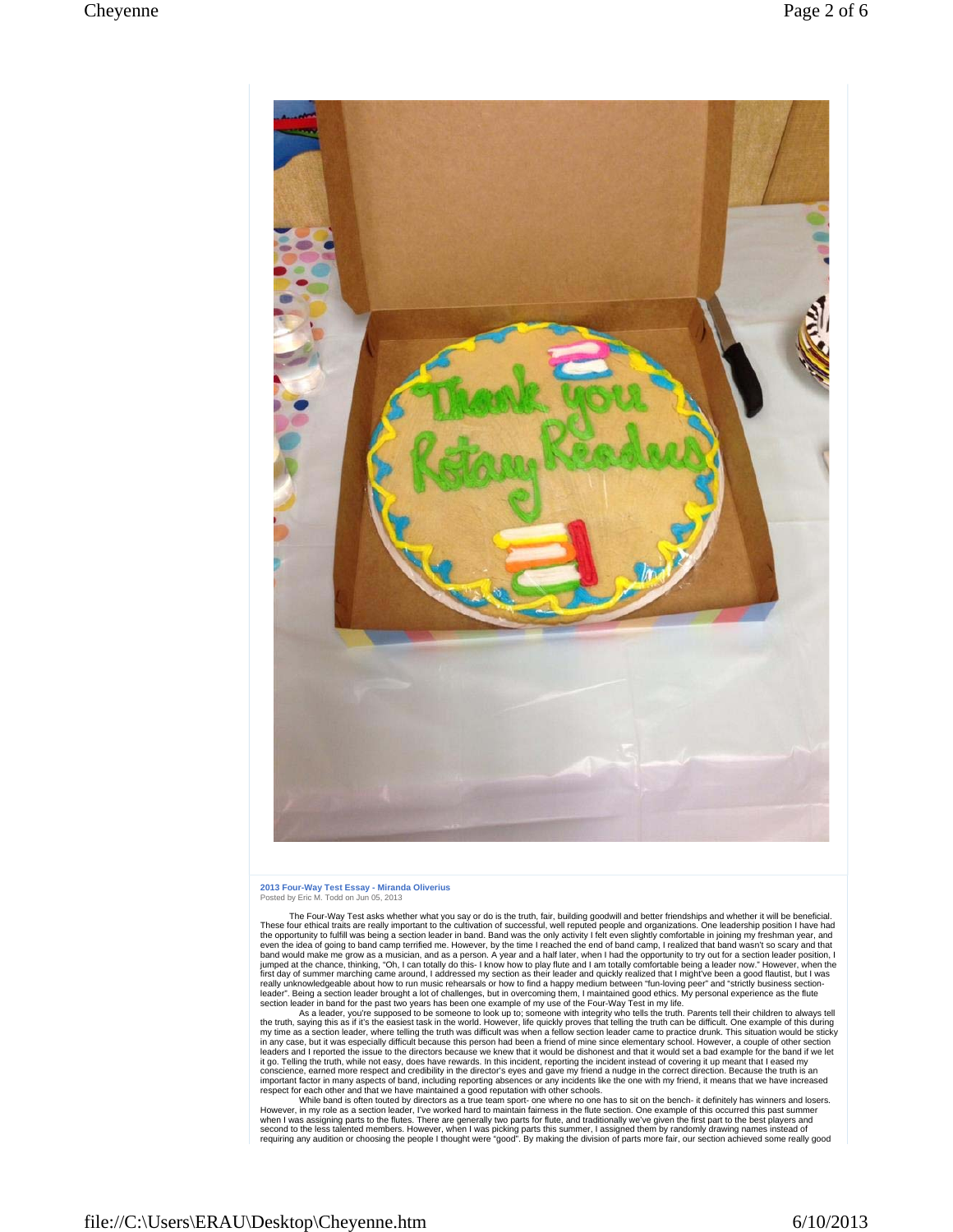results for us as a section: elements of competitiveness were diminished and some players who had been looked down on were given a chance to<br>shine as firsts. Later in the summer, my ability to apply fairness was tested whe enforcing tradition. However, I chose to stand up to her and explain my reasoning. At the end of this episode, our section stayed on the parts I'd<br>assigned and we came out a stronger team because of it.<br>Being a section lea

felt was a really important objective for me as a section leader was being a positive, encouraging force within my section and the band. Even after<br>three hours of marching and playing, I made a point to compliment band mem the band. This built goodwill in the band because when we stopped complaining, we found that the common goal of the whole band was to have fund<br>and be skilful musicians that would perform a great show at the end of the sea mid-way through my freshman year- daily questions. This activity meant asking a random, fun, ice-breaking question at the beginning of each<br>rehearsal and having every girl share an answer. Not only did I learn new things a

influence I had on the rest of the band and it helped me build better friendships with people.<br>My role as a flute section leader was beneficial for myself, my section and the band. Being put in a position of leadership ben my punctuality, attitude and personal carriage. Being on time to band became a bigger priority for me, I left cynicism and pessimism at home and<br>started walking with posture, confidence and held my flute at the correct ang flute and as a friend. Within the entire band, section leaders are beneficial in aiding the road to a successful performance at football games and<br>competitions. The band directors devote their lives to the ensemble, but th of all rehearsals and events. All of these little contributions are significant parts of being a better band.<br>Being a section leader was an opportunity that I'm really glad that I had. From the feedback I've received from

learned that my largest contribution to the section was teaching my section different tricks to playing the flute that no one had told them before. People<br>told me that I'd taught them a lot about marching and playing flute isn't a bad thing because it increases people's confidence in themselves and the organization. I also learned that I am more caring than I thought; the<br>rest of the band members became as important as my own family. This ti all of the members in my section, I've contributed to goodwill in the band and I believe that my actions as a section leader were beneficial. Good ethics<br>are at the core of successful organizations like band. When you are about being a member at the end of the day.

**Last Chance for 2013-14 Directory Photographs** Posted by Lawrence Finnegan on Jun 03, 2013

Mary Guthrie will be available to take photographs at the Wednesday, JUne 5th meeting. If you are a new member and haven't already done so,<br>please have Mary take your picture at this meeting. You may also have a new pictur

You may also e-mail her a picture to mbguthrie@msn.com.

## **Chipping for a Cause**

Posted by Mary Schwem on May 20, 2013

The Sunrise Rotary Club is excited to get our annual tournament plans underway!

This year we have selected to financially support the Foster Grandparents Program, Foster Kid Christmas Party, Rotary Foundation and the Sunrise Rotary Scholarship Program at Laramie County Community College. All of these organizations/programs help provide change in our community. The<br>Foster Grandparents Program allows seniors in our community to reach out to chil their education and financially assisting their pursuit of an education and dream.

The Sunrise Rotary Club asks for your support of the tournament. Enjoy some sun, play some golf and give back to Cheyenne by joining us on June 28<sup>th</sup>, 2013. Lunch will also be provided before the tournament begins.

Register early to secure your spot in the tournament, simply fill out the registration form and return it along with payment to the Rotary Foundation at 2916 Thomas Road, Cheyenne, WY 82009.

If you have any questions regarding golfing in the tournament or sponsorship opportunities, please contact Brenda Laird, Blaird@lccc.wy.edu.

**Changing your On-Line Directory Information** Posted by Mary Schwem on May 13, 2013

Go to cheyennerotary.org. And hit the login button on the right hand side of the website.

Once you have logged in, you screen should look like the one highlighted below.

Go down to the Directory Link and go to your name under the appropriate first letter of your last name. Click on your name and then the edit button. When you made your corrections click on

Save button.

If you wish to add your picture use the link after the directory link and download your picture following the directions provided.

Please contact Mary Schwem,, Mary.Schwem@erau.edu If you are having problems logging in.

**E-Ride-icate Polio**

Posted by Lawrence Finnegan on Apr 24, 2013

The Polio Plus Committee of the Rotary Club of Cheyenne is planning a fundraiser in the form of a motorcycle poker run scheduled for Saturday, June 15th. It's called "The e-RIDE-icate Polio Poker Run".

For those unfamiliar with a poker run, participants register, pay their entry fee, and sign a liability waiver at the starting point\*; then ride to four or five<br>different, designated locations\*, picking up a poker card at start at High Country Motor Sports, and end at Am-Vets (both located on East Lincolnway).

The Committee's goals are: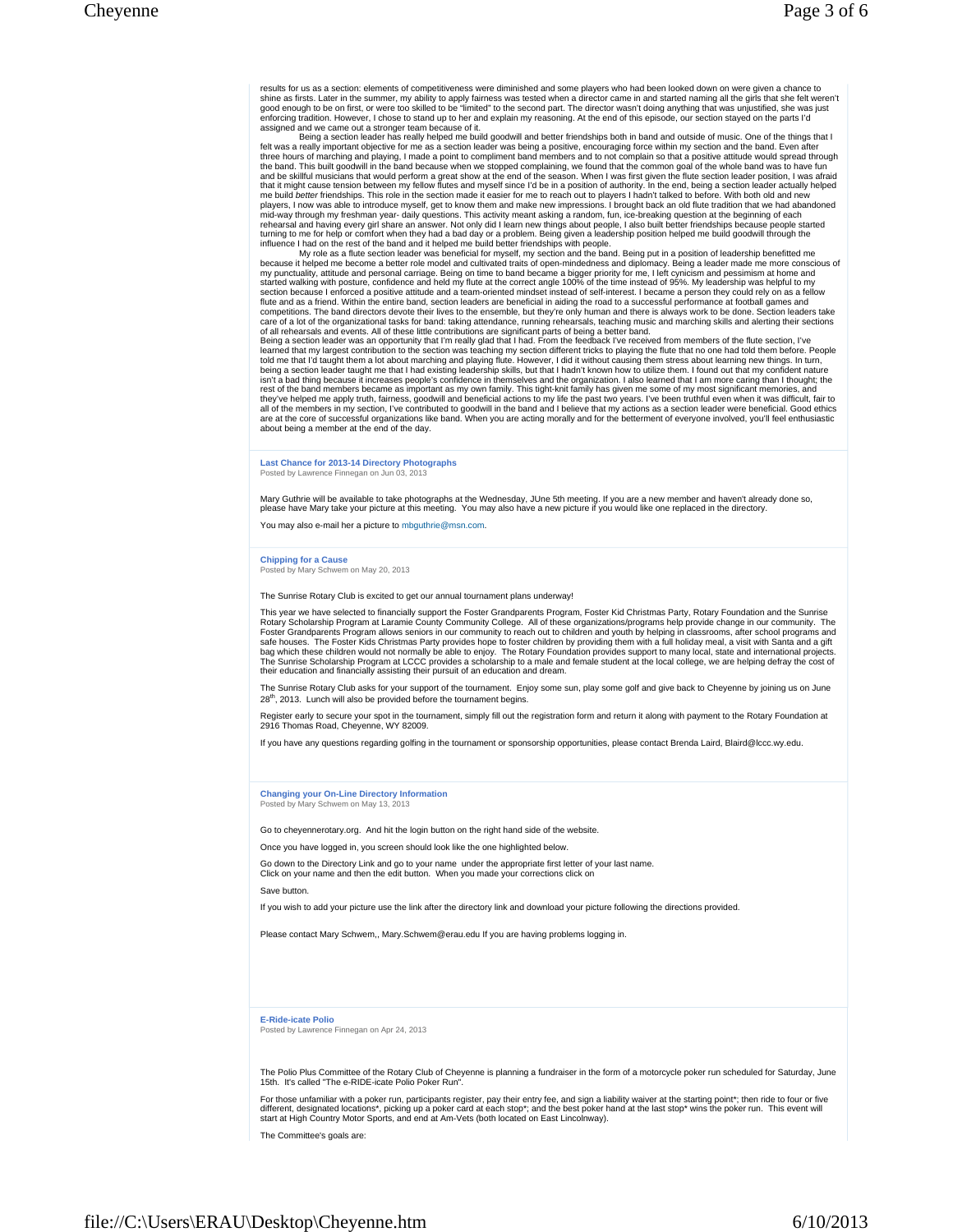· to introduce new people to Rotary,

· to make people aware of Rotary International's efforts to end polio, worldwide, and

to expand our fundraising beyond the scope of our Club members.

The Committee is looking for sponsorships and volunteers (at each location - that's what the "\*" is for – volunteers needed). Although we say that we're looking for support outside the Club, we certainly wouldn't turn a Cllub memeber down if they wanted to be a sponsor and/or a volunteer. Remember, we're "this close" -- -- and gettin' closer.

Please contact a Committee member if you're interested: Mick Finnegean, Janet Lewis, Reed Shafer, Erin Begeman, Lin Davenport, Donna Beaman,<br>Desiree Hannabach, Norma VanMatre, and Judy Weickum.

## **I Want Electronic Notices** Posted by Kim Withers

Hello Rotarians,

Over 40 Rotarians have already signed up for Electronic Dues Notice for this quarter's bill. If you would like to receive the dues notice electronically and you didn't sign up for electronic statement notices, and would like to receive them from the next quarter on, you can call Kim and leave a message<br>at 633-6414 or email her, president@meridiantrustfcu..org, with a subje

Note: Electronic notices will be sent to email address on file with Club Runner.

Kim Withers

Rotary Club of Cheyenne

## **Sign up now for June 19, 2014 "Home Hospitalityâ€**<br>Posted by Dana B. Metzke on Mar 11, 2013

Be a big part of hosting out-of-town Rotarians during the 2014 Rotary Conference to be held in Cheyenne.

Home Hospitality is a fun way to meet Rotarians from around the district by personally hosting them to dinner in your home.

Under the Home Hospitality program, Rotarians from the Cheyenne noon and Sunrise Clubs volunteer to host four to six visiting Rotarians to dinner<br>the first evening of the Conference. In your beautiful home, you are free to chandelier or a catered affair.

Should you believe your personal culinary skills to be unsavory, fret not; you may host fellow Rotarians to one of Cheyenne's local eateries.

By evening's end you will have learned insights into other Clubs' doings, received a lot of compliments and to top it off, gained new friendships.

Yet another plus: By signing up now for Home Hospitality, you have more than a year to plan. Contact Da na Metzke, 634-8045 or chipgato@aol.com.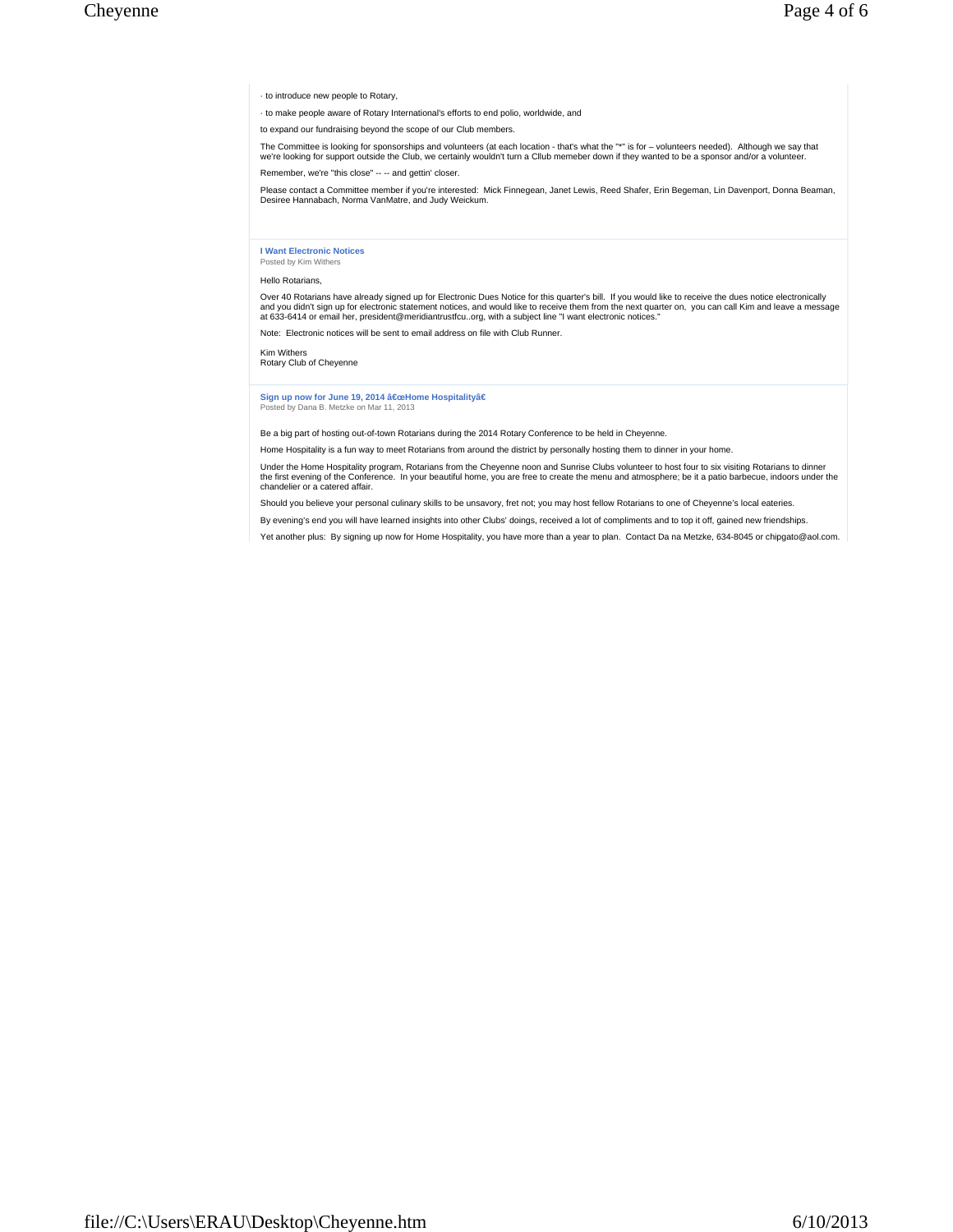